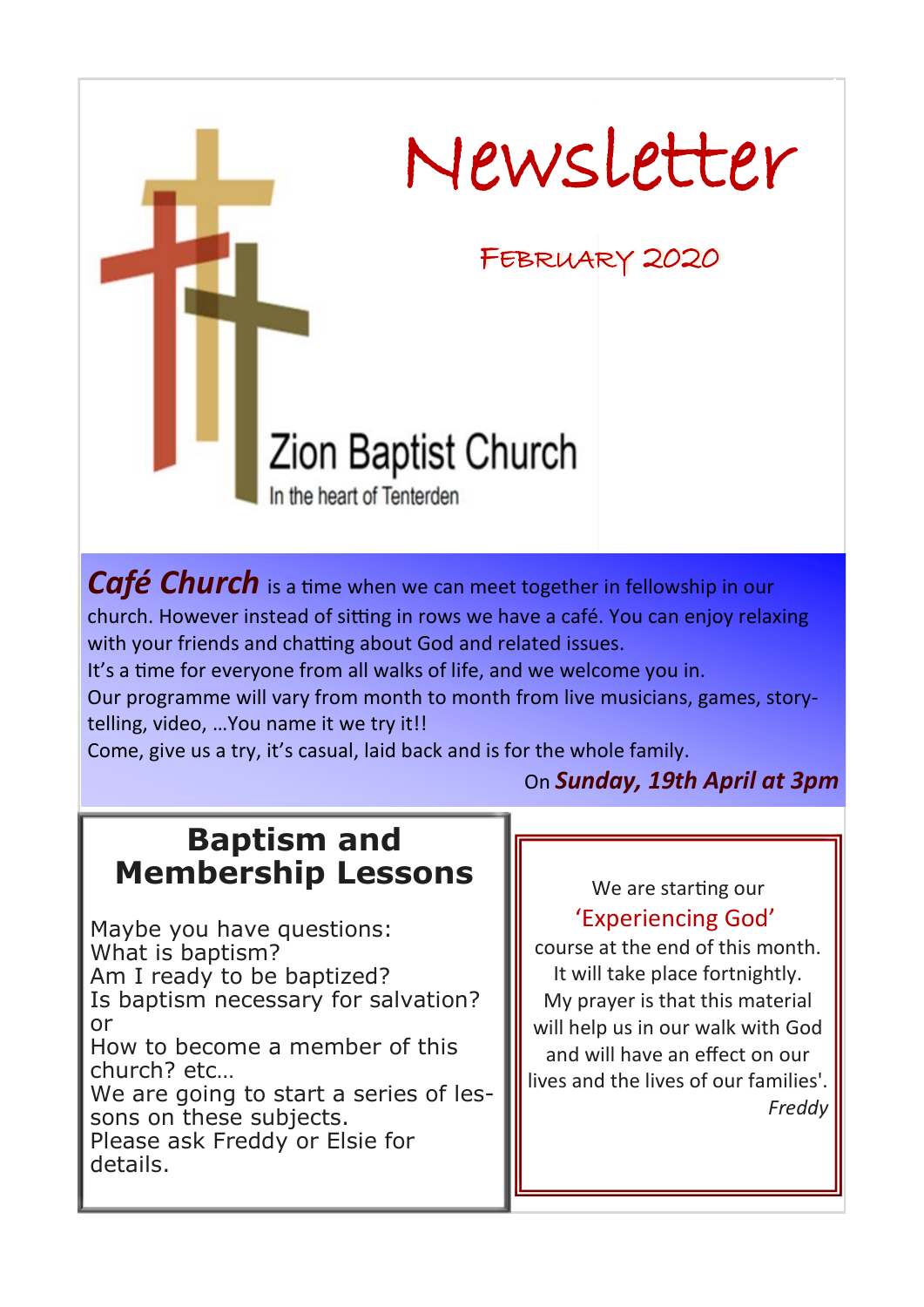# **Church Diary**

Sunday February 2nd

10.30am **Morning Service** led by Revd Freddy Farias-Palacios. Including Holy Communion.

Thursday February 6th

7.30pm **Church Monthly Prayer Meeting**

Sunday February 9th

10.30am **Morning Service** led by Revd David Adkins.

Sunday February 16th

10.30am **Morning Service** led by Revd Freddy Farias-Palacios. Including Holy Communion.

Sunday February 23rd

10.30am **Morning Service** led by Ian Banks, Elder.

Sunday March 1st

10.30am **Morning Service** led by Revd Freddy Farias-Palacios. Including Holy Communion.

## *We meet for prayer:*

*Sundays: 9.45-10.00, before Sunday service*

*Tuesdays: 10-12noon, church open for prayer*

*First Thursday of the month: 7.30pm, Church Monthly Prayer Meeting*

#### **Dates for your diary:**

**Mothering Sunday, 22nd March:** Family Service **Café Church:** Sunday, 19th April, 3pm **Sunday, 26th April, 11.45:** Church Meeting, Fish and Chips lunch **17th-19th July 2020: Church Weekend Retreat at Northiam**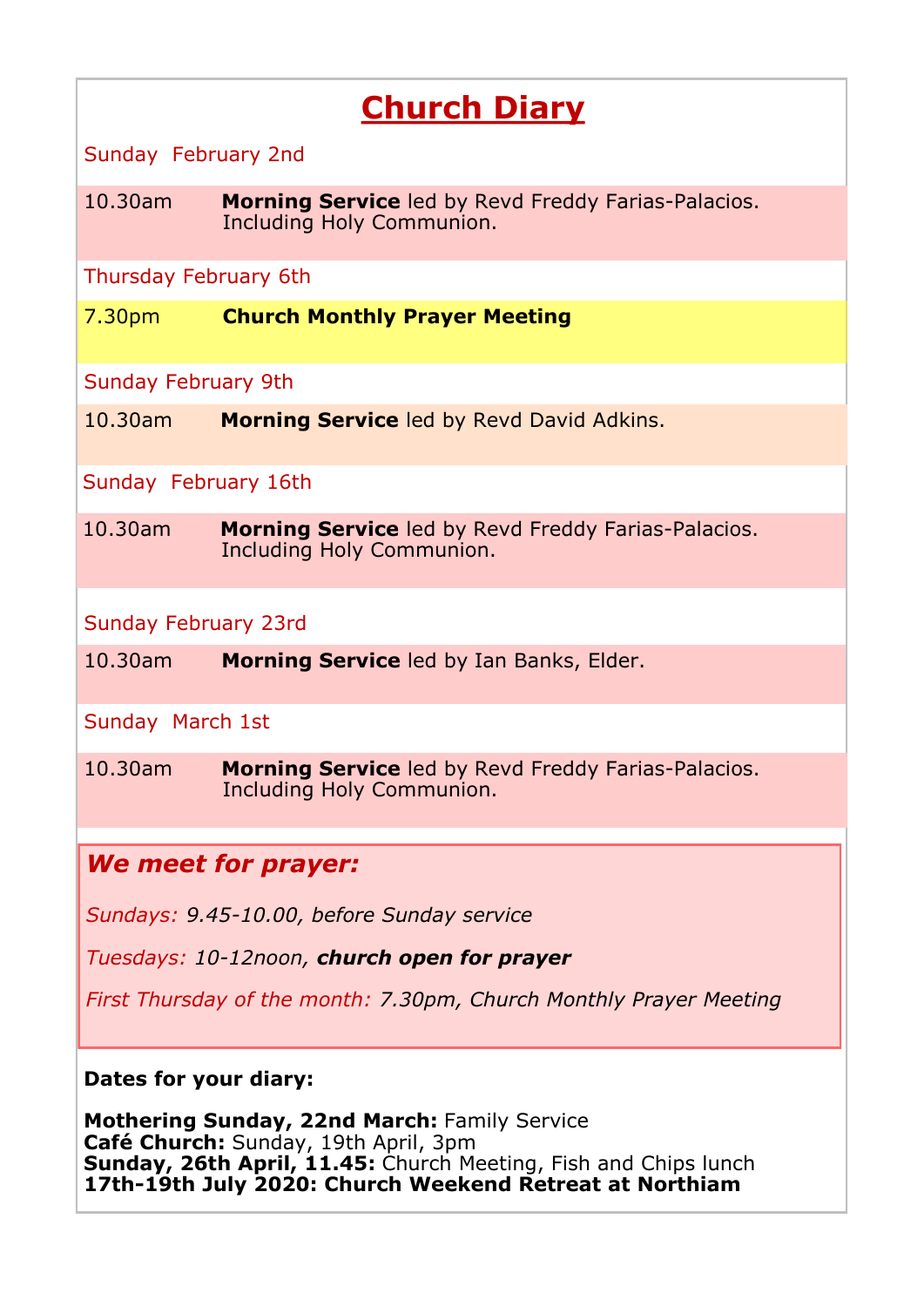## **Youth activities**

Juicy Grapes youth club: 6.30-8.30pm, 1st and 2nd Friday of the month, term time only Rainbow Tots: parent and toddler group, Wednesdays, 9.30-11.30 term time only

### *Please pray for*

+our new Bible study "Experiencing God" starting at the end of the month

+our next family service on **Mothering Sunday, 22nd March**

+our Coffee Mornings

+our youth activities



#### **Churches Together in Tenterden, Lent Lunches.**

Everyone is welcome to attend the Lent lunches, on Fridays from 12-2pm, on the following dates and venues: 28th Feb St Mildred's Church Hall 6th March Zion Baptist Church

13th, 20th and 27th March St Mildred's

**3rd April Zion Baptist Church, when our fellowship will be preparing and serving the food.**

All donations will go to Christian Aid this year.

There is a **World Day of Prayer service at 2pm at St Mildred's**, following the Lent lunch at our church on 6th March. Again, everyone is welcome. The same state of the SM

#### **CHURCH CONTACT DETAILS:**

Zion Baptist Church, 69 High St. Tenterden, TN30 6BB Tel. 01580 388934 Email: zionbaptisttenterden@gmail.com Website: www.zionbaptistchurchtenterden.org